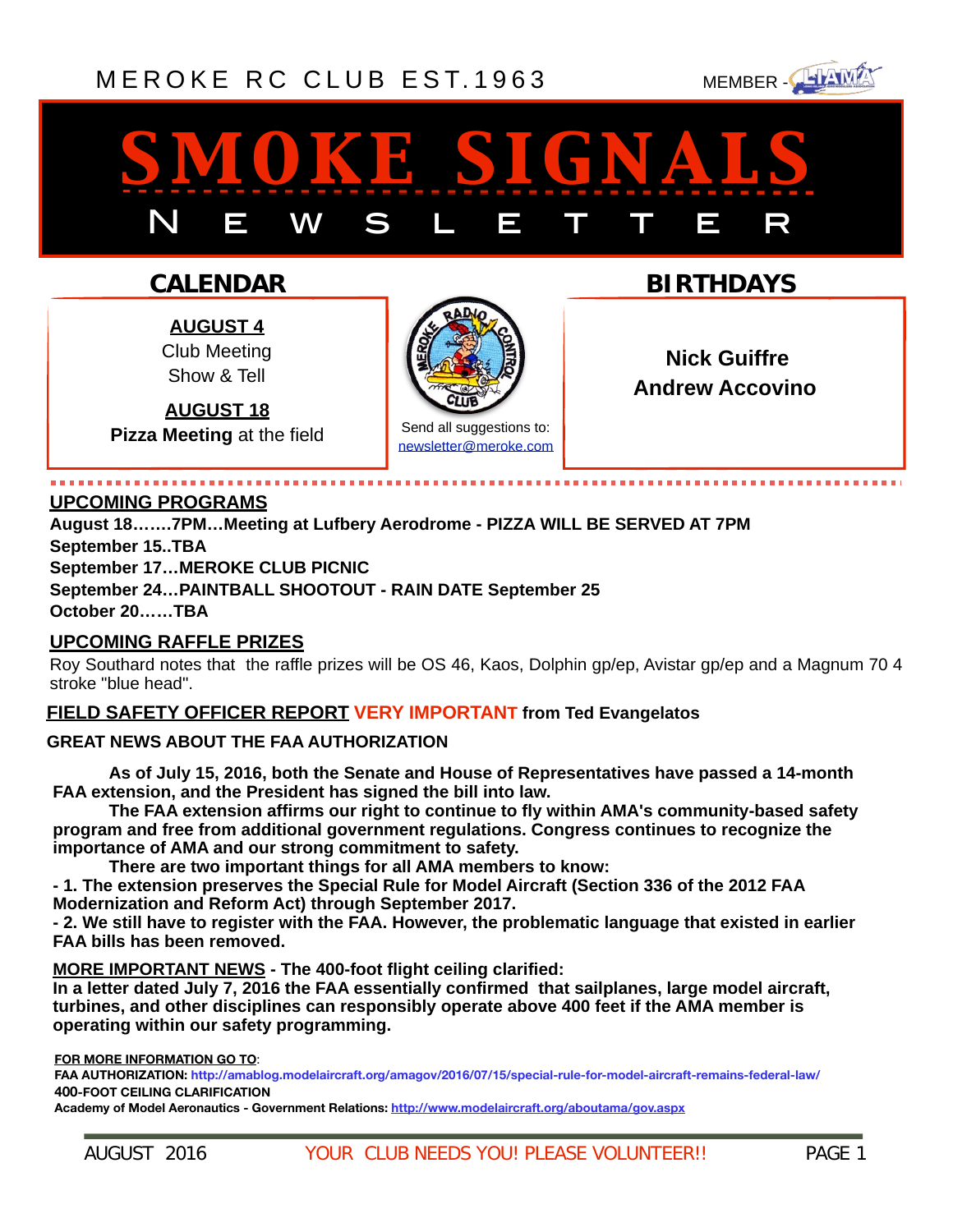# **SMOKE SIGNALS**



## **MEETING MINUTES - July 7 2016**

The meeting was opened at 8:05pm with the Pledge of Allegiance. Roll Call: 38 members signed-in. Minutes: Waived. Approved and seconded.



#### **Report Of Officers:**

**President:** Charlie Landau is in the hospital again. He would love to hear from us. His number is 516 632-7669. Kudos to Dennis for the last newsletter.

Hot Dog Sunday went well. Yellow cards swept the Fun-Fly.

Will do Hot Dog Sunday again the Sunday after the July 21st meeting. The fun-fly teams will remain the same. Special thanks to Al for cooking.

An e-mail was sent out reporting on a garage sale in Bayshore of all things R/C.

Bob Wohlgemuth is also thinning out his aircraft inventory. Contact him to see what he's got.

Asked if anyone knows of a sign maker. We need to make up a sign for our upcoming paintball event.

Our V.P. announced that tonight is the last chance to order jackets. Those already ordered must be paid in full tonight also.

Suggested Gene send a card to Charlie.

**Treasurer**: Treasury is in excellent health.

**Vice President:** No report. Jacket info was reported by Mark.

**Recording Secretary:** No Report **Corresponding Secretary:** No Report **Video Librarian**: No Report **Web Master:** No Report **Building Program:** No Report

**Meeting Programs:** Next meeting will be Stuart Chale of the National Society of R/C Aerobatics. Weather permitting he will be doing demonstrations at the field until 6pm.

**Flight Instruction**: No Report **Friends of Lufbery:** No Report **Field Safety:** No Report

**Club Archives:** Nothing new to report.

**Membership:** No 1st timers. 2nd timer was Adrian Mallari.

**Old Business**: Refer to the President's and Vice President's reports.

**New Business:** Refer to the President's report.

**Coffee Break.** (Prepared by: Al Weiner)

**Raffle Winners:** 1st Prize: Henry Gibouleau - ZERO ARF 2nd Prize: Roy Southard - Digital Servo 3rd Prize: Mike Chung - Epoxy

Meeting Adjourned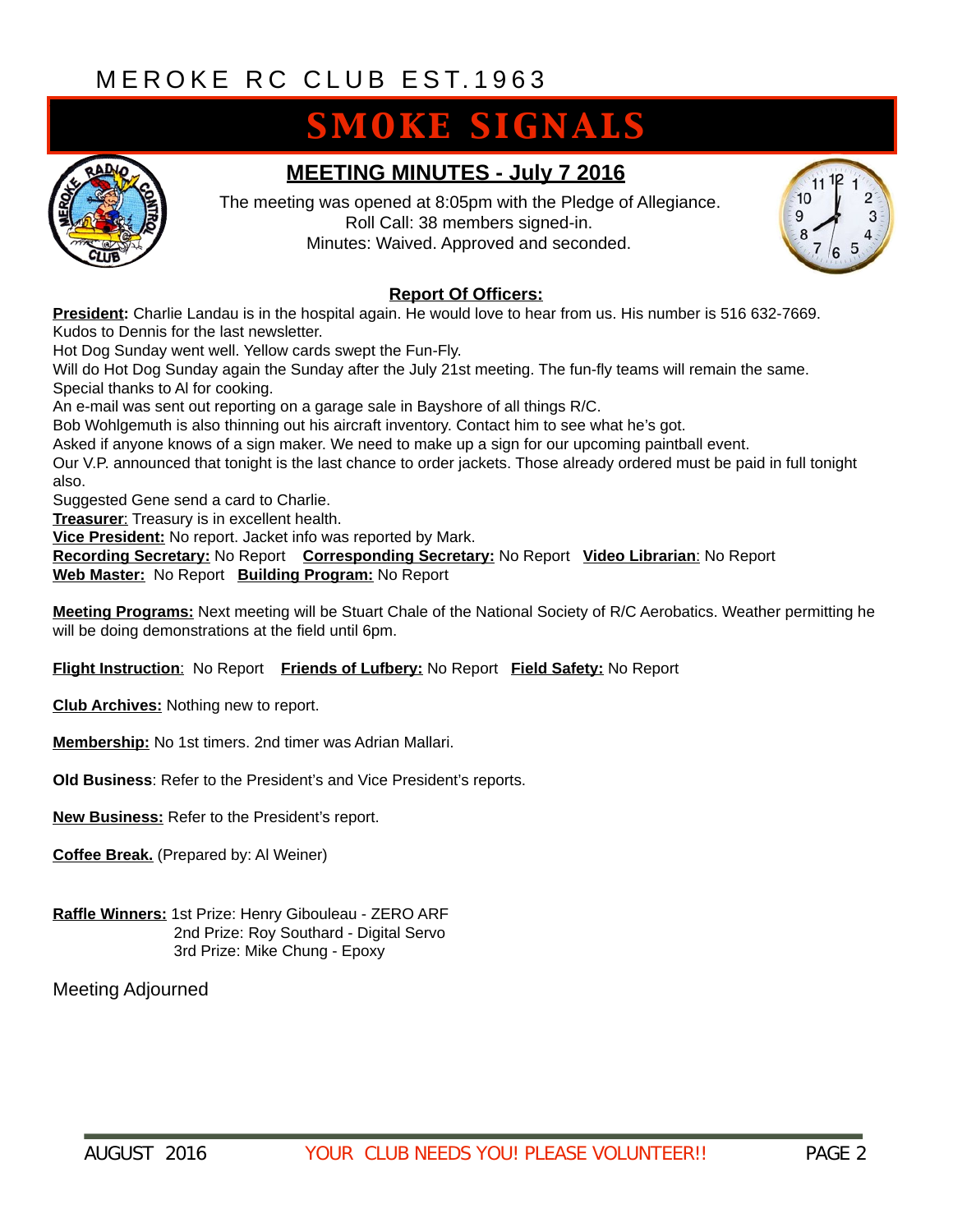# **SMOKE SIGNALS**



## **MEETING MINUTES - July 21, 2016**

The meeting was opened at 8:05pm with the Pledge of Allegiance. Roll Call: 32 members signed-in. Minutes: Waived. Approved and seconded.



#### **Report Of Officers:**

**President:** Joe Petrozza stood in for Mark tonight. In order to allow Stuart ample time for his lecture it was agreed to keep the meeting short. Joe reported that the jacket order is in but will add someone who might have not been able to put an order in until now.

Took a tally of who will be coming to this weekends Hot Dog Sunday.

**Treasurer**: Treasury is in excellent health. **Vice President:** Included in the Presidents report. **Recording Secretary:** Floored a proposal to investigate the possibility of getting Club T-Shirts. This will be discussed at a later meeting.

**Corresponding Secretary:** No Report

**Video Librarian**: No report but let the club know that Boca Bearings sent him a brand new OS .46 AXII engine to replace the one damaged by the wrong bearings sent which cracked the crankcase. Thank you Boca Bearings. **Web Master:** No Report **Building Program:** No Report

**Meeting Programs:** Tonight we will have the lecture on Pattern and Aerobatic flying by Stewart Chale. **Flight Instruction**: No Report **Friends of Lufbery:** No Report **Field Safety:** No Report **Membership:** No 1st timers. There were three 3rd timers that were voted in tonight. they were the father & son team of Peter Sr. & Peter Jr. Finnicchio and Rob Severino. Welcome to the club gentleman.

**Club Archives:** Nothing new to report. **Old Business**: Refer to the President's report. **New Business:** Refer to the President's report.

**Coffee Break.** (Prepared by: Al Weiner)

**Raffle Winners:** 1st Prize: Dave Bell - OS .55 AXII 2nd Prize: Gus Kalogrias - Waterproof Box 3rd Prize: Russ Rhine - Epoxy

**Tonights lecture was on Pattern Aerobatic flying. It was a very informative talk which included the history of the event and it progression through the years. We saw equipment and planes that we would consider dinosaurs by todays standards and how this equipment and planes evolved to today with larger planes and the use of electrics instead of glow. I could go on a on but in the spirit of short minutes I have to say, if you missed this lecture you really missed a great one. Kudos to Stuart for an informative and very interesting talk.** 

Meeting Adjourned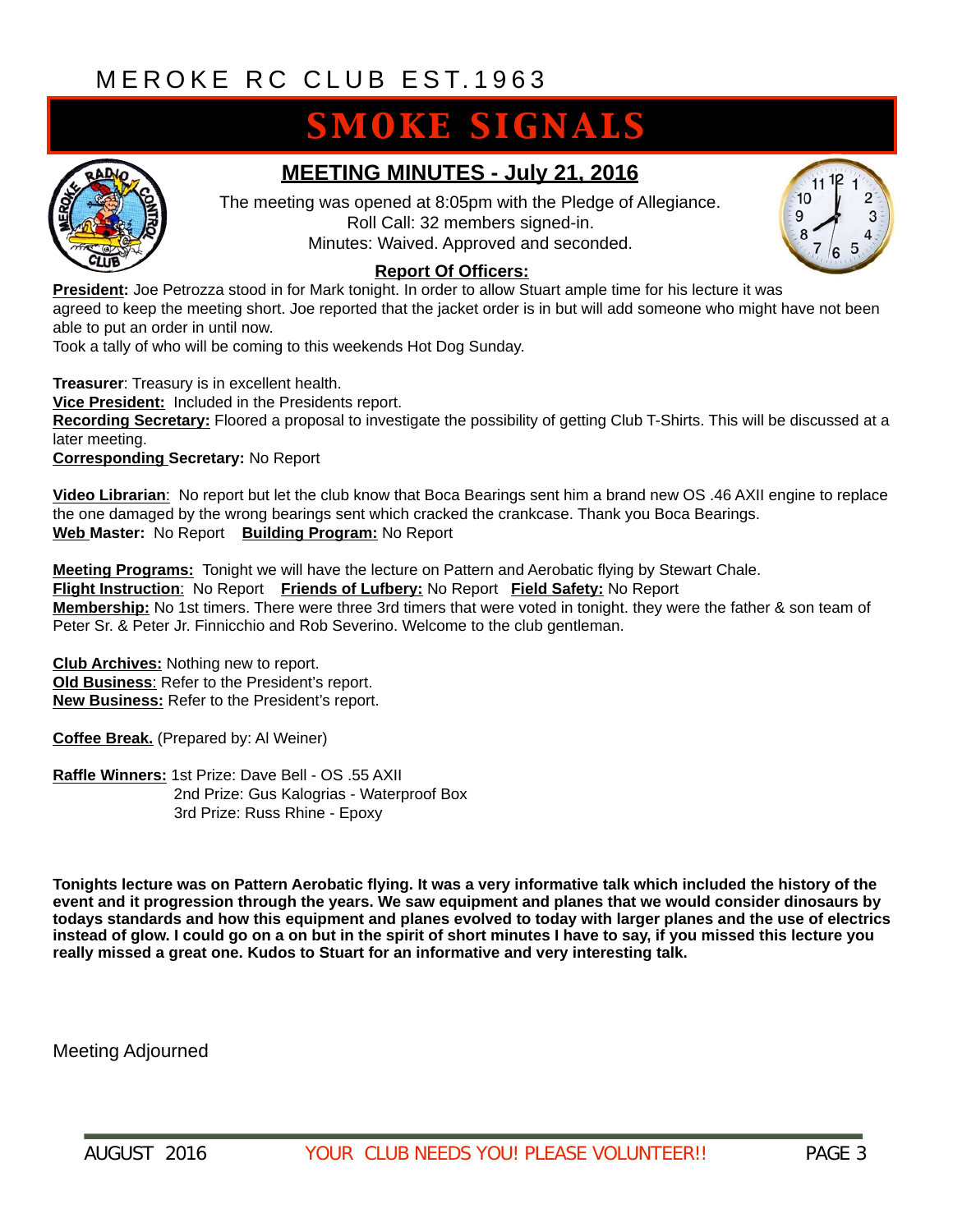# **SMOKE SIGNALS**

## **MESSAGE FROM THE PRESIDENT**

The summer may be half over but we still have several upcoming events that will need our full attention and participation. First is our family annual picnic September 17. It is a fun event with good food and events for the kiddies both young and old.

The following week will be the second paintball event of the year and hopefully we'll have both better weather and turnout. I will discuss logistics at a future meeting. We still need a sign for the park entrance so if you have experience with signage please bring it up at this meeting.



Our second meeting of the month will be at the field at 7 with the club providing pizza so come hungry but please no doggie bags! It seems that the way to increase participation at our events is to feed everyone which is why our Hot Dog Sundays do so well. I am also pleased to announce that our membership has increased so far by about 10%. Let's keep up the good work. See you Thursday

*Every once in a while I find I need one last item to fill out the Newsletter and make it a complete edition, sometimes it's easy other times I am stumped. When that happens I found the best way to fix my problem is to go back to the really great articles & tips that have appeared in SMOKE SIGNALS over the years. Here are two I came across recently from the October 2009 issue and check out page 5 for another great idea.*

## **Getting a Grip**

Holding on to those little screws long enough to get them started can be quite frustrating. Here is a tip that can relieve some of that frustration. Place a piece of fuel tubing near the end of a screwdriver to hold the screw in place. The tubing grips the screw securely on the screwdriver so you can get it started, even in tight areas. Another advantage is that it prevents the screwdriver from slipping off the screw and damaging the covering on the airplane.



## **Easy Fin Alignment**



When I glued a vertical fin to an aircraft, I always had difficulty keeping it at 90 degrees to the stabilizer. eventually made a jig to solve this problem. First, I installed the stabilizer. After the glue had dried, I used my 90-degree jig to hold the fin in place. Just clamp it to the stabilizer and then to the fin. Keep everything clamped while the epoxy cures, and then unclamp the jig, and you'll find the vertical fin in perfect alignment.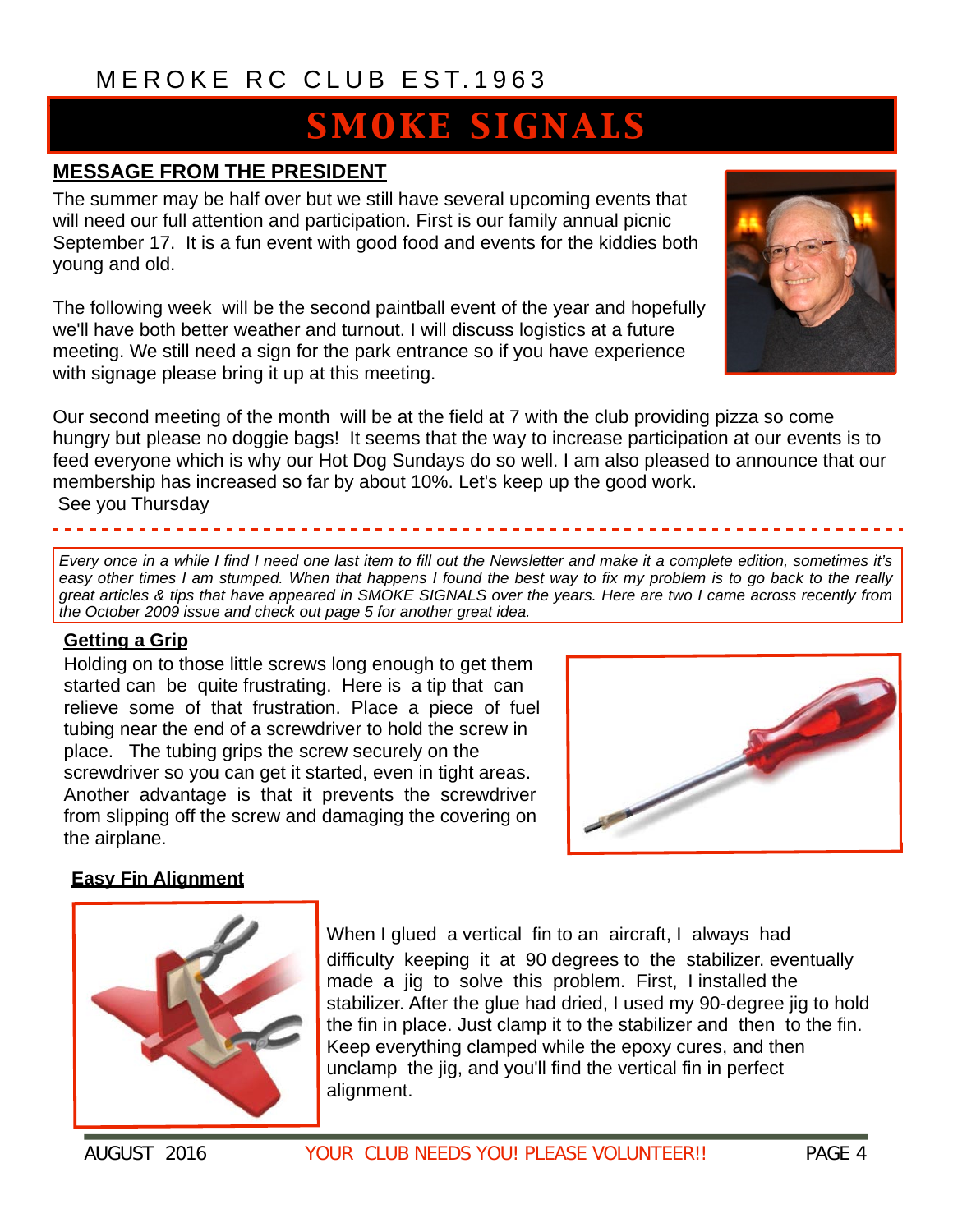# OKE SIGNALS

#### **HOW TO TRANSPORT YOUR R/C PLANE & EQUIPMENT TO THE FLYING FIELD**

All right, so you built the downright perfect plane, covered it with a sweet looking design pattern making sure when in the air you are exactly sure of the aircrafts orientation, how many hours did that take? You tweaked the motor to perfection, beefed up the landing gear, cycled your battery…how many times? You covered all your bases, field box ready, plenty of fuel and radio charged and in its case, SO LET'S GO FLY!

BUT, how do I get all this stuff to the field…safely? Let's face it, if your going to destroy your precious new toy it has to be done in a spectacular way, so when your buddies ask "WHAT HAPPENED?" You can tell them "I was flying inverted 50 feet off the deck when a mini tornado slammed that sucker straight into the ground!" or "Mid air collision with a seagull!" or some other creative scenario. You don't want to say that the plane was destroyed "…getting it to the field."

So, let's explore some options. After the May 7 meeting I helped Curtis Underdue to his car with the wing of the Great Planes RV-4 that he just displayed at SHOW & TELL. Low and behold Curtiss had in the back of his SUV a PVC set up that he said he copied from Nelson Ramos. Having just purchased a new SUV and not wanting to destroy the interior quite so soon I was intrigued. Here Curtis explains his setup to me in a couple of e-mails.

#### *"Hi Dennis…these are the photos of my set up for carrying the planes that I take with me..usually I bring two plane but I can get a few of the small electrics in there as well."*



*"Dennis in these photos I tried to show how bungy cords are used to keep things like wings and tool box secure during transportation. I took this design from Nelson when I saw his Dodge station wagon he used to have. I used several "T" elbow and straight PVC pieces to fit my Jeep. I also used neoprene insulation tubes to protect the plane covering that has not been damaged yet by hanger rash. That's about all I can think of…"* 





*In past Newsletters we have shared with you articles on HOW TO make a plane stand out of a cardboard box, a plane balancer out of PVC and more. We invite you to send us your ideas on HOW YOU get you planes to the field or any other great idea you have HOW TO make our RC lives better. Send your idea and pictures to: [newsletter@meroke.com](mailto:newsletter@meroke.com)*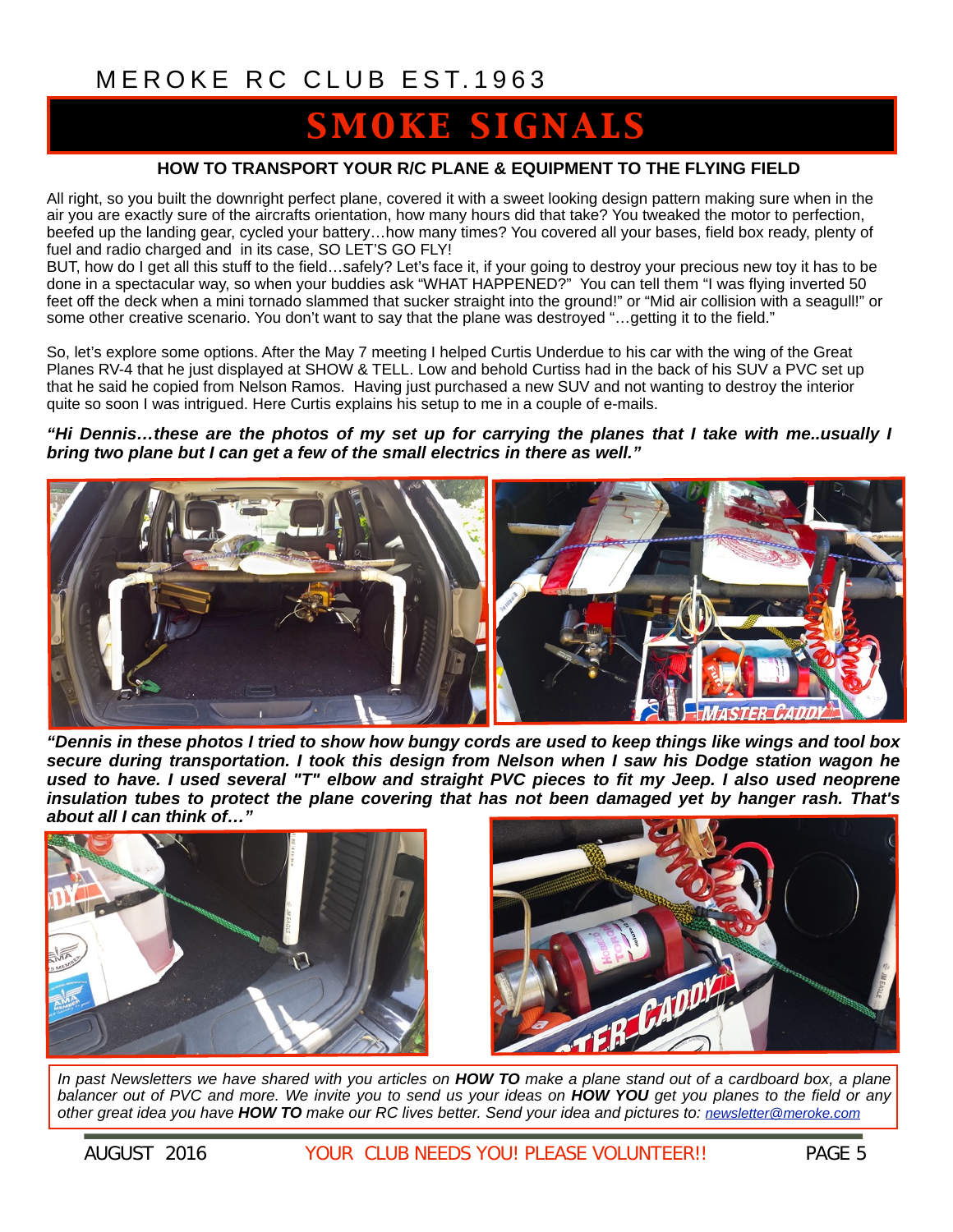# **MOKE SIGNALS**

*Here's another How-To Article by Mike Buzzeo (MinnFlyer) article from RC [UNIVERSE.COM](http://universe.com)*

# **Balancing**

It seems that lately we have been getting a lot of questions asking if it is correct to balance a low wing plane upside-down. The simple answer to this is "Yes", but a more accurate answer would be "Usually, but not necessarily always". Once you understand the basic principle, you'll easily see why.

Imagine that the image below is a wooden plank with two Pegs in it (One Red and one Green). If you were going to lift the plank by the Pegs, would you lift it from Peg "A" or "B"?

Now, let's change the shape of those pegs to an airfoil shape. It's easy to see that the same rule applies. So in this case, you would still balance it by lifting at Peg "A" (Fig 1).



The obvious answer is to lift it from Peg "A", because if you tried to lift it from Peg "B" it would probably rotate 180 degrees due to the fact that all of the weight is above the pivot point.



But now, let's suppose that you decided to flip the plank upside down (Fig 2). In this case, you would now balance it from Peg "B" since the majority of the weight is below it.



a bit, you can see why it is easier to balance a Low-Wing Plane

Now let's look at when you CAN balance a Low-Wing Plane Right-Side-Up

Now that you understand that it is easier to balance a plane when the Center Of Weight is below the point from which you are balancing it, you should be able to see that if a Low-Wing Plane has enough Dihedral, the Center Of Weight will be BELOW the wingtips. Therefore, on some models you CAN balance the plane Right-Side-Up if you balance at the Wingtips instead of next to the Fuselage.

So the next time you're not sure which way is "Up", just think about these Illustrations. Good Luck!